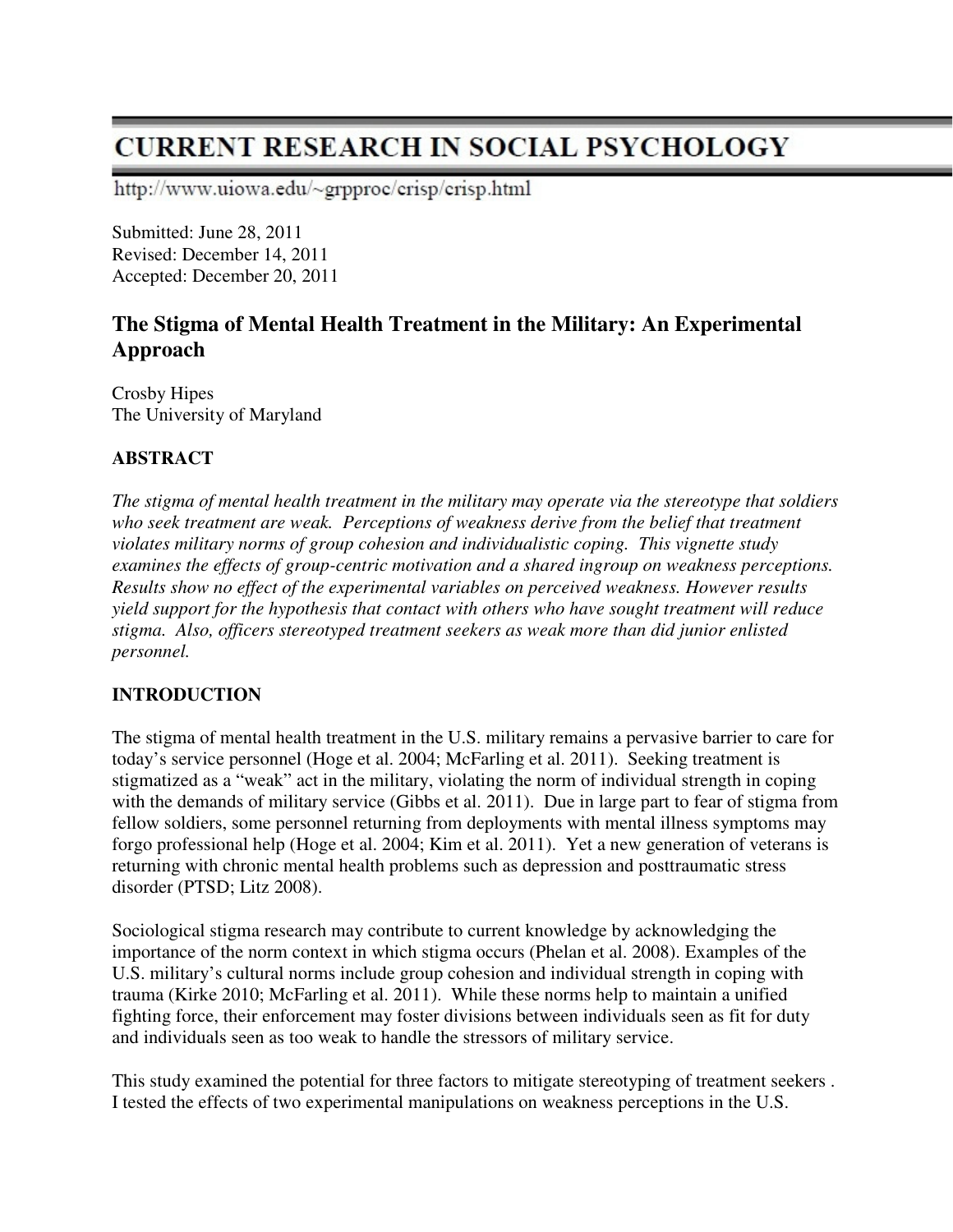military, utilizing a 2 X 2, four-condition vignette design on a sample of active-duty U.S. Army personnel. The first manipulation is the vignette soldier's stated motivation for seeking treatment, which is either group-centric or individualistic. Group-centric motivation is justification for treatment that highlights benefits for the soldier's unit, whereas individualistic motivation highlights individual, medical benefits. The second manipulation is shared ingroup membership; the soldier described in the vignette is either a member of the same platoon as the research participant or a different platoon. The study instrument also asked participants across the entire sample about their past contact with others who have sought treatment to test the contact hypothesis as it applies to the military setting and the weakness stereotype.

I predicted participants would perceive the soldier in the vignette to be weaker if he was seeking treatment for individual reasons versus group-centric reasons and if he was in a different platoon than the participant versus the same platoon. Results did not support these predictions. However results did yield support for the contact hypothesis in this context, as past contact with individuals who have sought mental health treatment was associated with less perceived weakness of the soldier seeking treatment. Also, officers perceived the soldier seeking treatment to be significantly weaker than did junior enlisted soldiers. I begin by briefly outlining the theoretical basis and predicted outcomes of the study, then describe the methods and findings.

## **THEORETICAL DEVELOPMENT AND PREDICTIONS**

The negative stereotyping of individuals may emanate from cultural values which serve to divide individuals into contrasting groups (Phelan et al. 2008). In the military, individuals who seek mental health treatment may be stereotyped and isolated as "weak" individuals. Yet despite the importance of group norms in producing divisions, stigma research tends to focus more on individual than group processes (Link and Phelan 2001). This study examines the importance of maintaining a group norm, ingroup membership, and interpersonal contact in affecting stereotyping in military culture.

Military bases represent total institutions in that they are confined social spheres in which individuals are re-socialized into new identities and taught to abide by new norms (Goffman 1961; Zurcher 1967). Examples of these norms in the military include group cohesion and individual strength in coping with trauma (McFarling et al. 2011; Kirke 2010). One function of the stigma process may be to preserve group norms (Phelan et al. 2008).

Stated motivation for treatment may significantly alter reactions from the individuals' peers. Ridgeway (1982) demonstrated the importance of motivation for low-status individuals in a group interaction, showing that women in mixed-sex groups achieved significantly higher status when they behaved in a group-oriented rather than self-oriented manner. In the military setting, group-centric motivation may reduce negative stereotypes of the mentally ill, and may also preserve the shared focus on maintaining cohesion. I thus expect the use of group-centric motivation to result in less stigmatizing responses.

**Hypothesis 1:** Participants will perceive soldiers who describe seeking treatment to benefit group cohesion to be less weak than soldiers who describe seeking treatment for their own individual benefit.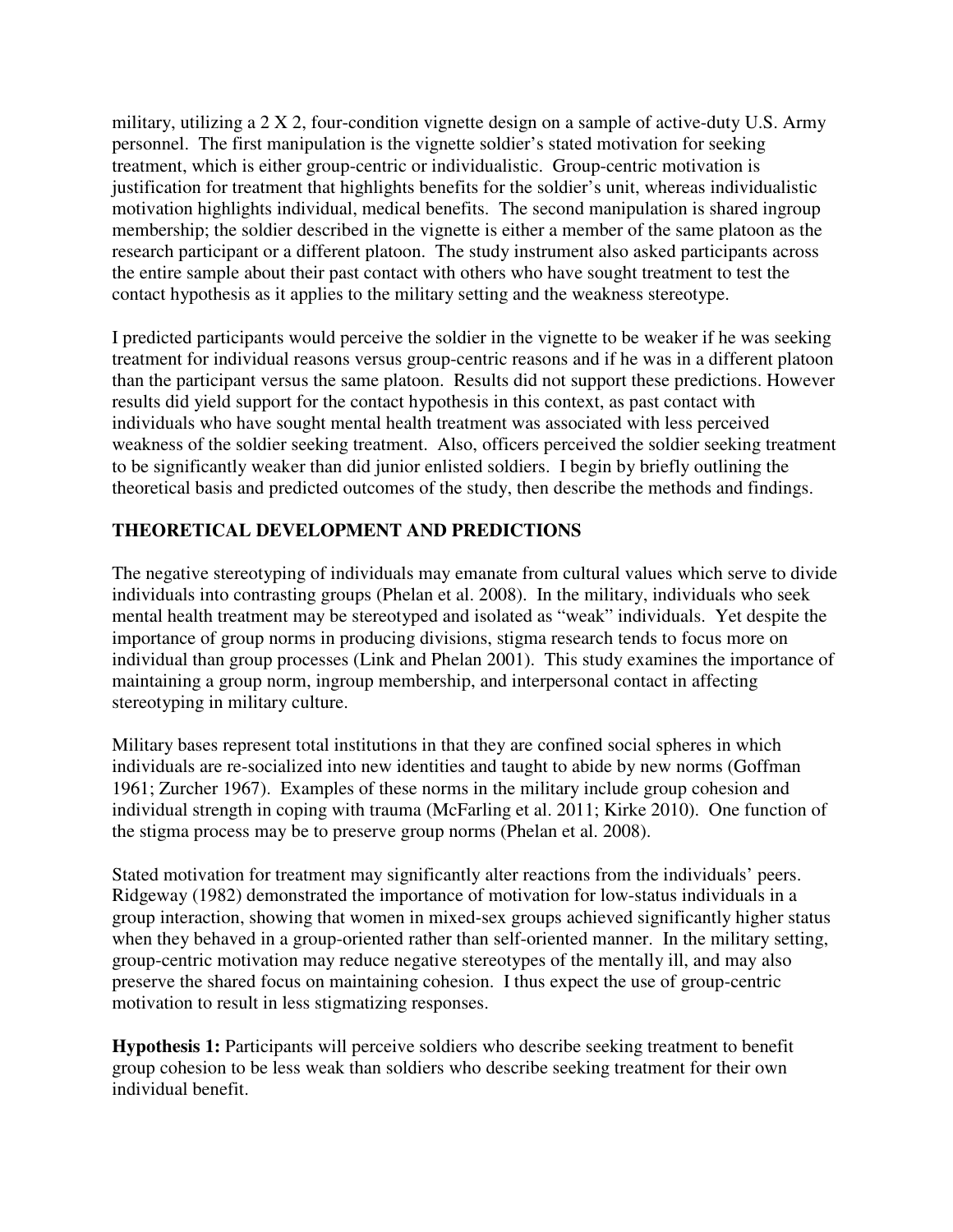Research in Social Identity Theory finds that the categorization of people into groups leads to preference for one's own ingroup and depersonalization of the outgroup (Hogg 2003). The Common Ingroup Identity Model (CIIM; Gaertner and Dovidio 2000) has yielded further empirical support for the power of a shared ingroup to mitigate interpersonal conflict within the group. This model states that the more two people from contrasting groups identify themselves as members of a superordinate group, the less likely they are to exhibit prejudice toward one another. I expect that a shared ingroup membership may reduce some of the conflict based on other interpersonal differences such as whether or not individuals have sought mental health treatment.

**Hypothesis 2:** Participants evaluating soldiers within their same platoon who have sought mental health treatment will perceive them to be less weak compared to participants who evaluate soldiers in a different platoon.

Research has shown a link between contact with the mentally ill and stereotyping, as individuals who report contact with the mentally ill perceive them to be less dangerous when compared with individuals who report no such contact (Corrigan et al. 2001; Link and Cullen 1986; Penn et al. 1999; Trute et al. 1989). Stereotyping is part of the stigma process, leading to group divisions and felt discrimination. Individuals who report previous contact with mentally ill individuals tend to be less stigmatizing of the mentally ill, desiring less social distance from them (Chung et al. 2001; Corrigan et al. 2001; Ingamells et al. 1996; Read and Harre 2001). Due to its potential to reduce stereotypes and resulting stigma, contact with the mentally ill has been cited as a strategy for reducing the stigma of mental illness (Watson and Corrigan 2005).

In the military, weakness is a dominant stereotype of treatment seekers, leading to risk of stigma (McFarling et al. 2011). Although weakness is a different stereotype than dangerousness, both are crucial components of the stigma process in their respective settings. Dickstein et al. (2010) suggest the potential for contact to reduce stigma within the military; however, no studies have tested the applicability of the contact hypothesis to mental illness in the military setting. I predict previous contact with individuals who have sought mental health treatment to decrease perceived weakness of U.S. soldiers who choose to seek treatment, as this stereotype may be an important component in producing discrimination for treatment seekers in the military setting. That is, I expect the effect of contact on the dominant stereotype of weakness (in the military) to be similar to the effect of contact on the dominant stereotypes of the mentally ill in other settings. This prediction is independent of the experimental conditions, and should hold across the different vignette scenarios.

**Hypothesis 3:** Participants who report contact with close friends or family members who have sought mental health treatment will perceive a fellow soldier who seeks treatment to be less weak compared to participants who report no such contact.

#### **METHODS**

Participants were active-duty U.S. Army personnel (N=563) at a large military base in the southern United States. Table 1 presents demographic information on the sample.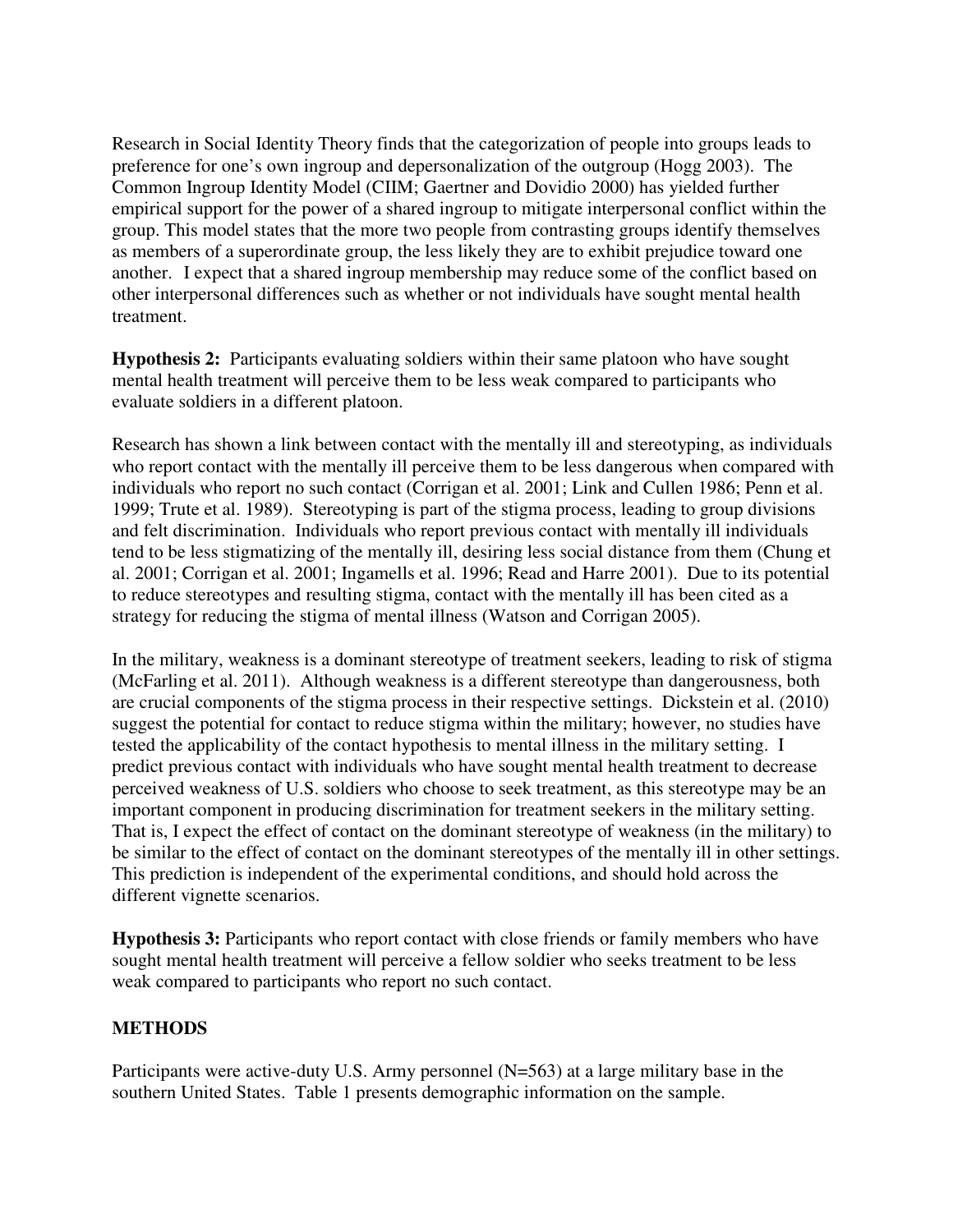## **Table 1: Participant Demographics**

|                          | N                | $\%$              |
|--------------------------|------------------|-------------------|
| <b>Sex</b>               |                  |                   |
| Male                     | $\overline{512}$ | 90.9              |
| Female                   | 51               | 9.1               |
| Race                     |                  |                   |
| White                    | 362              | 64.2              |
| African-American         | 97               | 17.2              |
| Other                    | 104              | 18.5              |
| Age                      |                  |                   |
| $17 - 21$                | 130              | 23.1              |
| $\overline{22 - 25}$     | 158              | 28.1              |
| $26 - 30$                | 127              | 22.6              |
| $31+$                    | 148              | 26.2              |
| <b>Education</b>         |                  |                   |
| High School or Less      | 275              | 48.8              |
| Some College             | 203              | 36.1              |
| Four-Year College +      | 57               | 10.1              |
| <b>Marital Status</b>    |                  |                   |
| Married                  | 310              | $\overline{55.1}$ |
| Not Married              | 253              | 44.9              |
| <b>Current Rank</b>      |                  |                   |
| <b>Lower Enlisted</b>    | 181              | 32.2              |
| Noncommissioned Officers | 351              | 62.3              |
| Warrant Officer +        | 31               | 5.5               |

## **Procedure**

The soldiers responded to a 25-item survey containing a vignette paragraph, 11 items gauging stigma directed toward the vignette subject, and the contact measure. The 11 stigma items are located in the study instrument in Appendix A, although only the final item on perceived strength of the soldier (named "Specialist [SPC] Thompson") is used in this analysis. After responding to demographic questions, participants read paragraphs which contained a scenario with a fictitious fellow soldier who is seeking mental health treatment during a deployment to Afghanistan. The four conditions are as follows: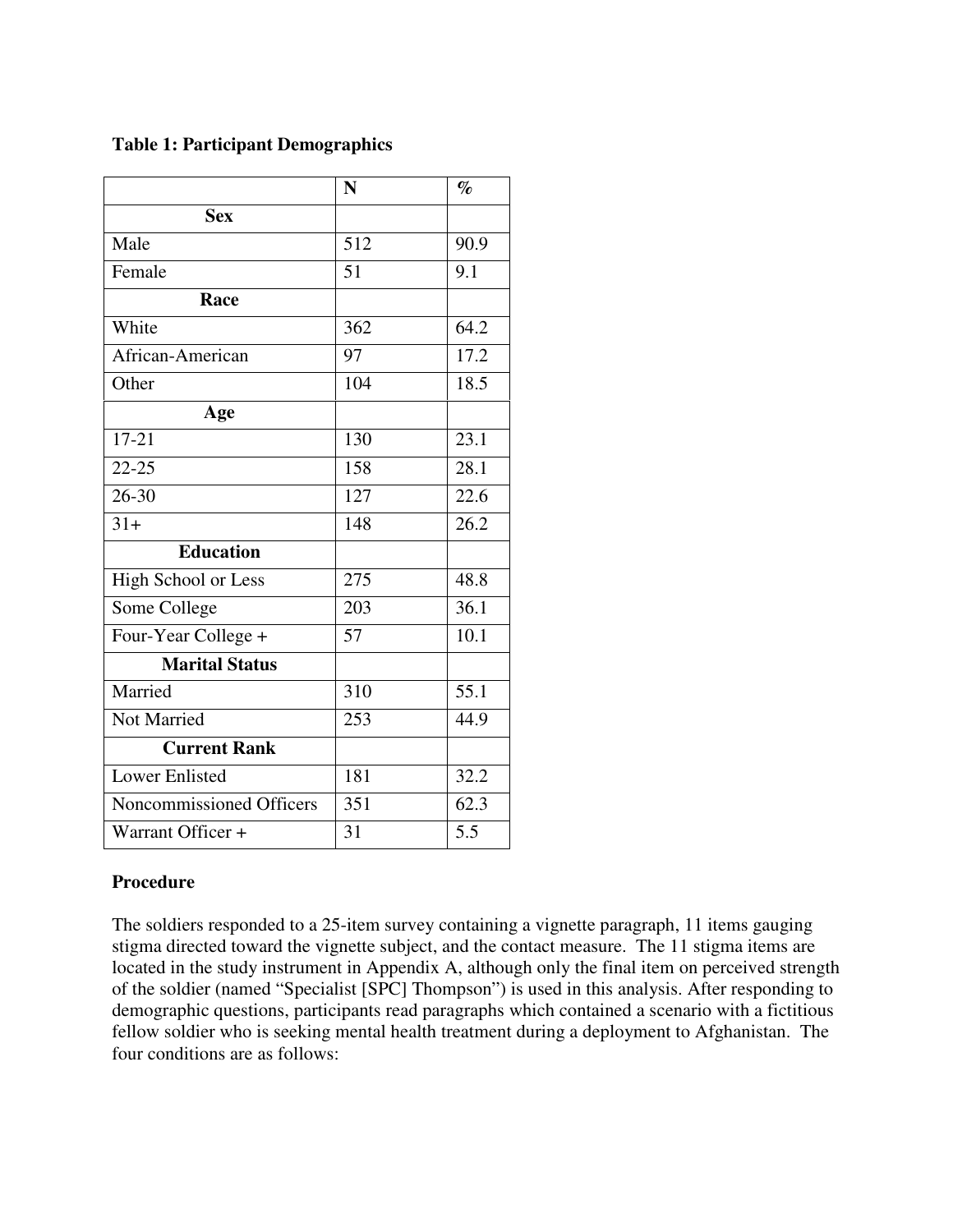Condition 1: SPC Thompson is seeking treatment for purposes of group cohesion and is in the same platoon as the research participant.

Condition 2: SPC Thompson is seeking treatment for individual medical reasons and is in the same platoon as the research participant.

Condition 3: SPC Thompson is seeking treatment for purposes of group cohesion and is in a different platoon than the research participant.

Condition 4: SPC Thompson is seeking treatment for individual medical reasons and is in a different platoon than the research participant.

After reading the vignette and responding to the stigma items, participants answered three questions about their personal mental health background, including the question gauging contact with individuals who have sought mental health treatment.

## **Vignette Design**

The vignette subject was a male soldier of neither low nor high status in terms of rank. SPC Thompson's ethnicity was left ambiguous. The vignettes introduced a scenario in which the soldier was expected to face negative reactions for seeking treatment rather than solely for a mental illness. Thus SPC Thompson is currently deployed and seeking treatment for insomnia and high stress, two symptoms of PTSD. PTSD is largely viewed as caused by the experience of serving in combat (Gibbs et al. 2011), and so the cause of SPC Thompson's PTSD may be attributed to factors outside his control. The *act of seeking treatment* was expected to lead to stereotyping rather than the deployment-related mental illnesss symptoms. Appendix B presents the vignettes.

## **Independent Variables**

To determine whether contact with others who have sought mental health treatment has an effect on labeling the vignette subject as weak, participants answered the question "Have any of your close friends or family members sought mental health treatment?" of all participants. Slightly less than half (49%) of participants responded "yes" to the question.

The first experimental variable is stated motivation for seeking treatment. To manipulate groupcentric motivation, the soldier in these vignettes is seeking treatment because he "feels that his platoon will benefit from the psychological treatment because he will be more alert on group missions and will be able to communicate more effectively with team members." The other condition represents defiance of the norm of group cohesion, in that the soldier feels that treatment will allow him to "sleep through the night and reduce his stress levels." I expect the soldier seeking treatment for individualistic reasons will be perceived to be weaker in the minds of study participants than the soldier who is acting to benefit his unit.

The second experimental variable is shared ingroup. The soldier in the vignette is either said to be in the same platoon as the research participant or in another platoon serving in a different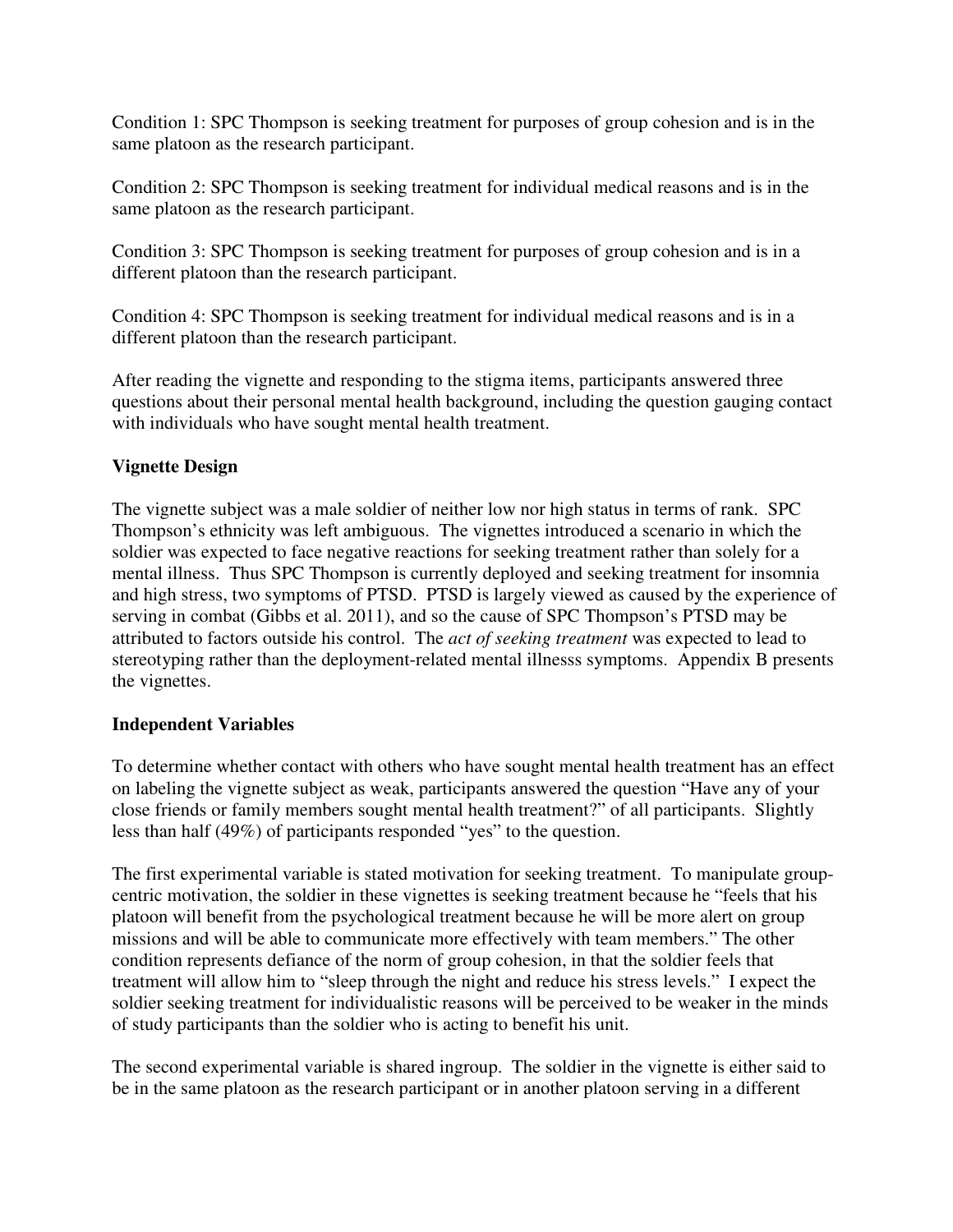location. I expect the shared ingroup of a common military unit to mitigate the interpersonal bias that may arise due to SPC Thompson's decision to seek treatment.

## **Dependent Variable**

Perceived strength, the dependent variable, is measured with the post-vignette statement "SPC Thompson is a strong soldier" to which the participants indicated level of agreement on a scale from 0 to 9, ranging from "not at all agree" to "very strongly agree." Responses were recoded so that higher scores indicated more perceived weakness. The mean for the recoded dependent variable was 3.021 with a standard deviation of 2.742.

## **ANALYSIS AND RESULTS**

Five hundred sixty-three participants are included in the analysis. Thirty-three participants out of the original 596 cases (5.5%) were missing data and were excluded from the analysis.

Appendix C shows the correlation matrix of the key variables in this analysis. The mean scores of perceived weakness for the four conditions were as follows (higher scores indicate more stigmatizing responses):

Condition 1 (Group-Centric Motivation, Shared Ingroup): 3.07

Condition 2 (Individualistic Motivation, Shared Ingroup): 3.13

Condition 3 (Group-Centric Motivation, No Shared Ingroup): 2.78

Condition 4 (Individualistic Motivation, No Shared Ingroup): 3.14

I conducted an ANOVA to test for main effects of group-centric motivation and shared ingroup as well as the interaction of the two, controlling for gender, race, and rank. Preliminary analysis revealed no effects of age, education, marital status, or number of deployments, so these variables are excluded from all final analyses.

Group-centric motivation had no effect on perceived weakness ( $F=1.15$ ; p=.284), nor did a shared ingroup (F=0.03; p=.869) or the interaction effect (F=0.36; p=.550). Thus, ANOVA results do not support hypothesis 1, that group-centric motivation would reduce stereotyping. Results also do not support hypothesis 2, that a shared ingroup would reduce stereotyping.

To test hypothesis 3, that past contact with individuals who have sought treatment would reduce negative reactions, I ran a regression of perceived weakness on contact, controlling for gender, race, rank, and the main effects of the experimental variables. Results appear below. The coefficient for mental health contact is significant and negative, indicating that individuals who have had contact with friends or family members who have sought psychological treatment perceive SPC Thompson to be significantly less weak than individuals with no such contact. Unexpectedly, rank is also significant in the model  $(p<.05)$ , indicating that military officers are significantly more stigmatizing of individuals who seek treatment than junior enlisted personnel.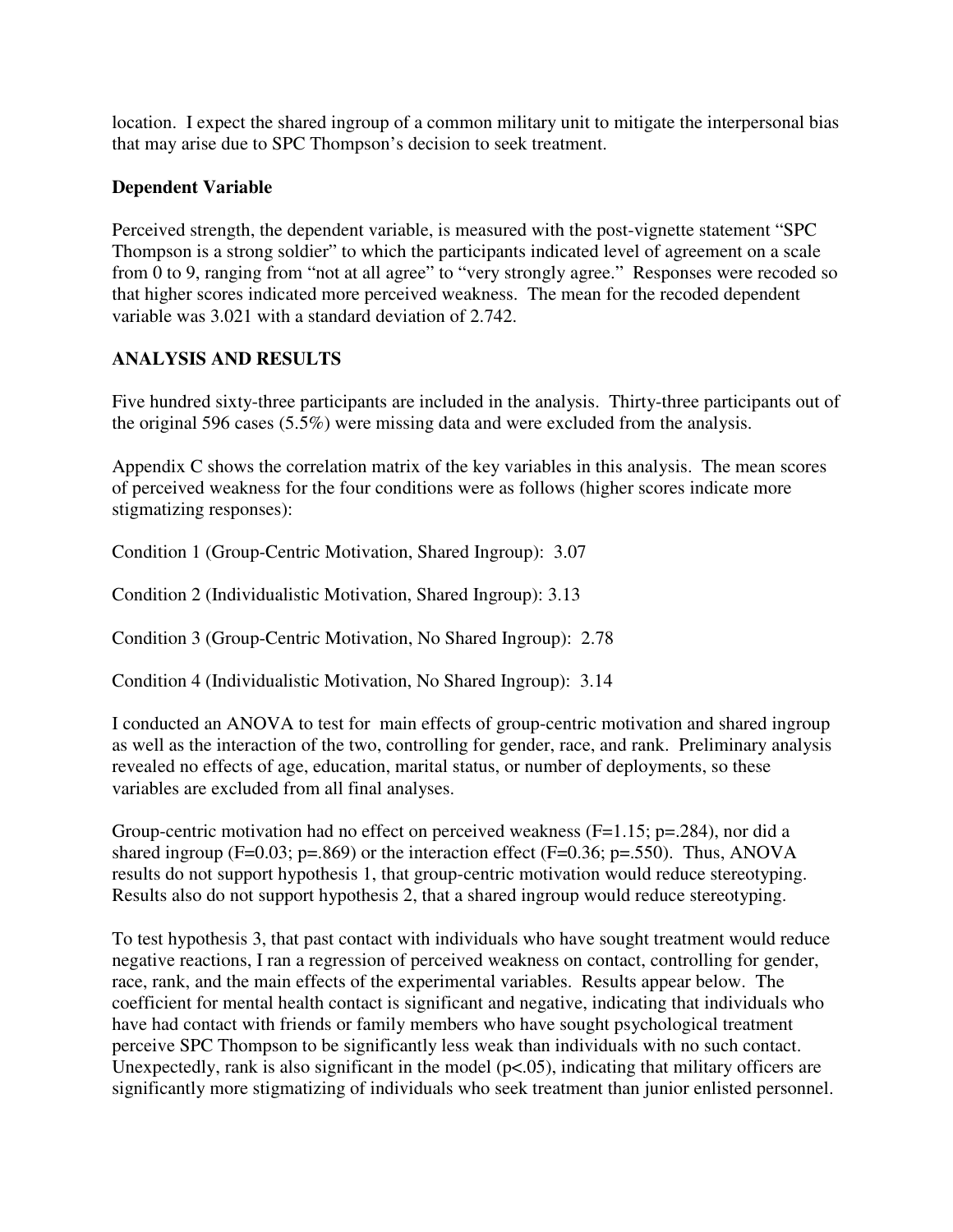#### **Table 2: Linear Regression of Perceived Weakness on Contact and Controls, Robust Standard Errors in Parentheses; Dependent Variable = Perceived Weakness**

| <b>Independent Variable</b>   | <b>Coefficient</b> |
|-------------------------------|--------------------|
| Sex (1=female)                | $-.021(.408)$      |
|                               |                    |
| Race                          |                    |
| African-American              | $-.194(.318)$      |
| $(reference = white)$         |                    |
| <b>Other Race</b>             | .242(.309)         |
|                               |                    |
| <b>Military Rank</b>          |                    |
| Non-commissioned Officers     | .089(.256)         |
| (reference = Junior Enlisted) |                    |
| Warrant Officers +            | $1.251*(.537)$     |
|                               |                    |
| <b>Experimental Variables</b> |                    |
| Shared Ingroup                | .175(.231)         |
|                               |                    |
| Group-Centric Motivation      | $-.259(.232)$      |
|                               |                    |
|                               |                    |
| <b>Mental Health Contact</b>  | $-.654**(.239)$    |
|                               |                    |
| Constant                      | 3.263 (.299)       |
|                               |                    |
| R-squared                     | .027               |
|                               |                    |
| N                             | 563                |

\* p<.05; \*\*p<.01; \*\*\*p<.001

## **DISCUSSION AND CONCLUSION**

I predicted that soldiers with past interpersonal contact with individuals who had sought mental health treatment would perceive a fellow soldier seeking treatment to be significantly less weak than soldiers with no such contact. Results support this hypothesis, in that contact is a significant factor associated with less perceived weakness of SPC Thompson. Thus, this study extends the contact hypothesis to both the military setting and the stereotype that seeking mental health treatment in the military is a weak act. More research may yield insight into how to best facilitate interpersonal contact, and on what terms such contact is most beneficial.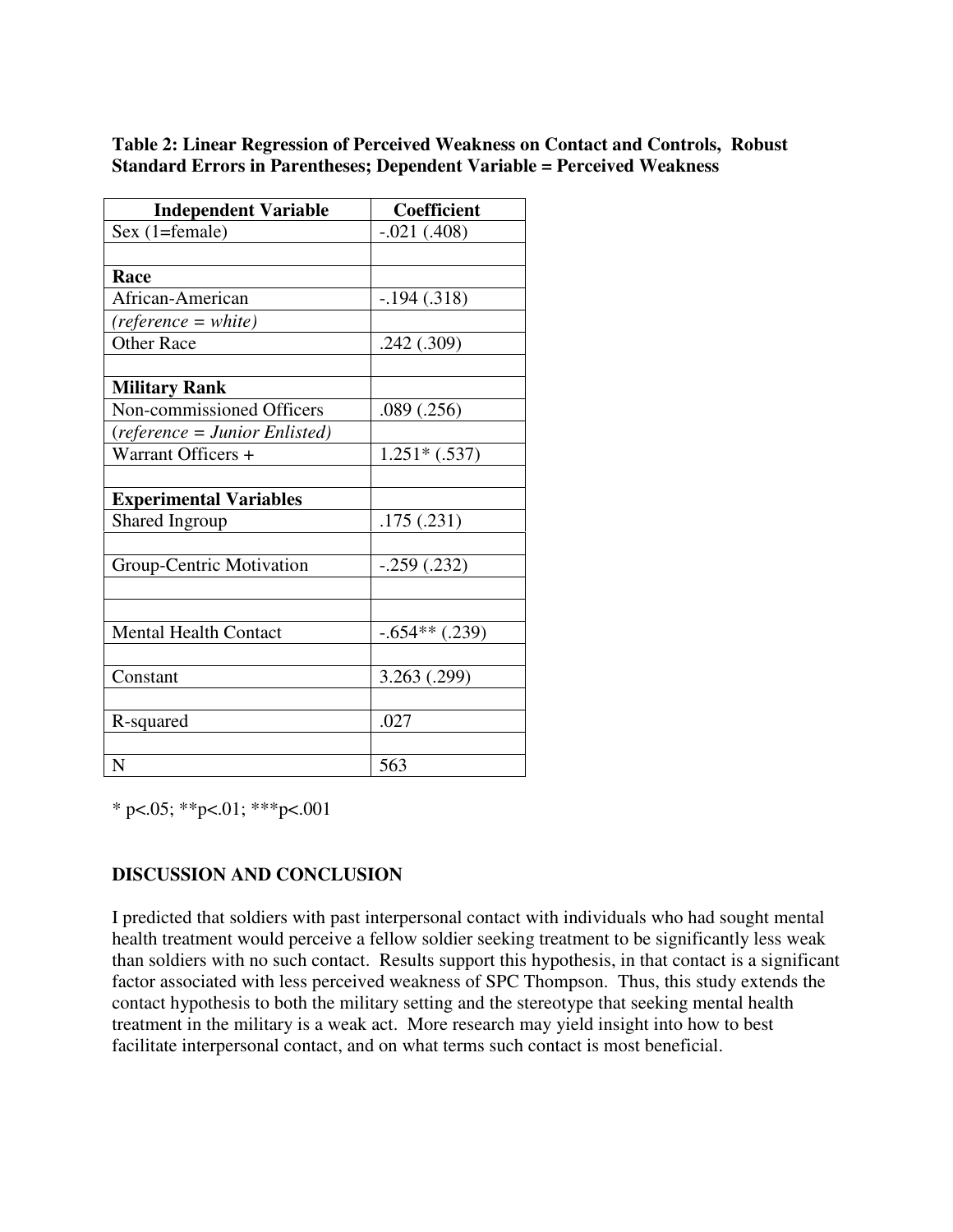Results do not support the hypotheses that group-centric motivation for treatment and the presence of a shared ingroup would each independently lead to less stereotyping of SPC Thompson as weak. However, contact with real individuals who have sought treatment may be a better indicator of closeness to the mentally ill, when compared to the shared ingroup manipulation employed in this study.

The finding that officers perceive SPC Thompson to be weaker than do junior enlisted soldiers may suggest the importance of high status individuals in preserving group norms. If, as suggested, stigma functions to preserve the norm of individual strength in coping with stress, the role of officers in stigmatizing others may be to enforce the norm. Implications include difficulties in implementing policies to combat stigma, as such policies may be passed on in a "top-down" manner. Future research may include rank not only as a control measure, but also as a variable in the vignettes themselves. This may clarify whether officers will stigmatize fellow officers or only lower-ranked personnel.

This study explored the effects of three factors on the commonly-held stereotype in the U.S. military that soldiers who seek mental health treatment are weak. Results suggest some similarities between the military setting and other settings, in that contact and status are both important factors affecting the stigma process. However, the attempt to use an experiment founded in the military's norms of group cohesion and group processes theories did not yield significant findings. Findings do suggest the importance of contact with others who have sought mental health treatment for reducing perceptions of weakness. Future research should explore methods of facilitating contact between individuals who have and have not sought treatment, as this appears to be an integral factor associated with lower levels of stigma.

## **REFERENCES**

Banker, Brenda S. and Samuel L. Gaertner. 1998. "Achieving Stepfamily Harmony: an Intergroup-Relations Approach." *Journal of Family Psychology* 12:310-325.

Branscombe, Nyla R., Naomi Ellemers, Russell Spears, and Bertjan Doosje. 1999. *Social Identity: Context, Commitment, and Content*. Oxford: Malden, MA.

Chen, Yan and Sherry Xin Li. 2009. "Group Identity and Social Preferences." *American Economic Review*. 99:431-457.

Chung, K.F., Eric Y.H. Chen, and Catherine S.M. Liu. 2001. "University Students' Attitudes towards Mental Patients and Psychiatric Treatment. *InternationalJournal of Social Psychiatry* 47: 63–72.

Corrigan, Patrick W., Amy Green, Robert Lundin, Mary Ann Kubiak, and David L. Penn. 2001. "Familiarity with and Social Distance from People Who Have Serious Mental Illness." *Psychiatric Services* 52:953-958.

Dickstein, Benjamin D., Dawne S. Vogt, Sonia Handa and Brett T. Litz. 2010.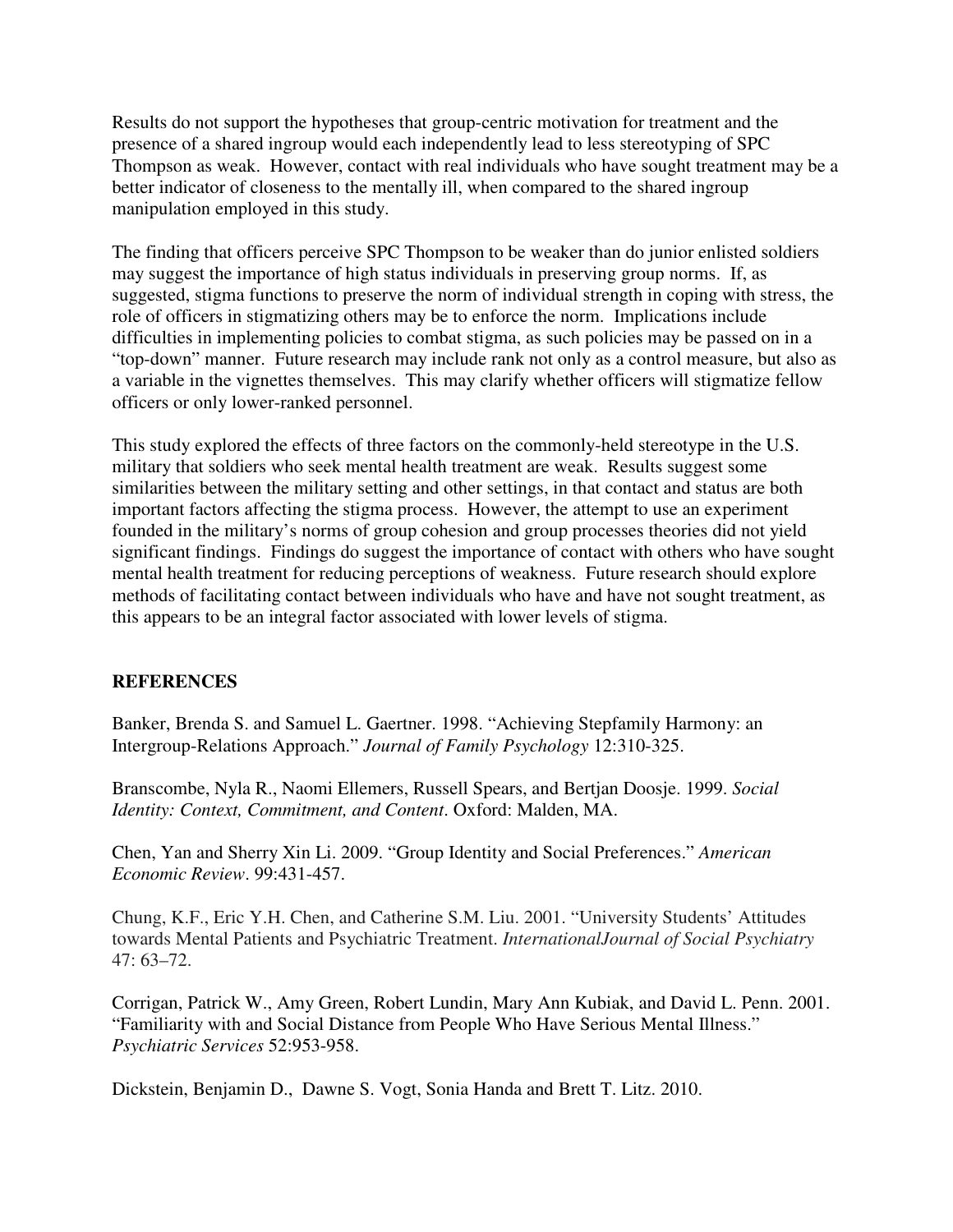"Targeting Self-Stigma in Returning Military Personnel and Veterans: a Review of Intervention Strategies." *Military Psychology* 22:224-236.

Gaertner, Samuel L. and John F. Dovidio. 2000. *Reducing Intergroup Bias: The Common Ingroup Identity Model.* Philadelphia, PA: Psychology Press.

Gibbs, Deborah A., Kristine L. Rae Olmsted, Janice M. Brown and A. Monique Clinton-Sherrod. 2011. "Dynamics of Stigma for Alcohol and Mental Health Treatment among Army Soldiers." *Military Psychology* 23:36-51.

Goffman, Erving. 1961. *Asylums*. New York: Doubleday.

Hoge, Charles W., Carl A. Castro, Stephen C. Messer, Dennis McGurk, Dave I. Cotting, and Robert L. Koffman. 2004. "Combat Duty in Iraq and Afghanistan, Mental Health Problems, and Barriers to Care." *The New England Journal of Medicine* 351:13-22.

Hogg, Michael A. 2003. "Intergroup Relations." Pp. 479-501 in *Handbook of Social Psychology*, edited by John Delamater. New York: Kluwer Academic.

Ingamells, Sally, Anne M. Goodwin, and Carolyn John. 1996. "The Influence of Psychiatric Hospital and Community Residence Labels on Social Rejection of the Mentally Ill." *British Journal of Clinical Psychology* 35:359-367.

Kim, Paul Y., Thomas W. Britt, Robert P. Klocko, Lyndon A. Riviere and Amy B. Adler. 2011. "Stigma, Negative Attitudes about Treatment, and Utilization of Mental Health Care Among Soldiers." *Military Psychology* 23:65-81.

Kirke, Charles. 2010. "Military Cohesion, Culture, and Social Psychology." *Defense and Security Analysis*. 26:143-159.

Link, Bruce G., and Francis T. Cullen. 1986. "Contact with the Mentally Ill and Perceptions of How Dangerous They Are." *Journal of Health and Social Behavior* 27:289-303.

Link, Bruce G., and Jo C. Phelan. 2001. "Conceptualizing Stigma." *Annual Review of Sociology* 27:363-385.

Litz, Brett. 2008. "The Unique Circumstances and Mental Health Impact of the Wars in Afghanistan and Iraq." *National Center for PTSD*. Retrieved March 27, 2008 at http://ncptsd.va.gov/ncmain/ncdocs/fact\_shts/fs\_iraqafghanistan\_wars.html.

McFarling, Les, Michael D'Angelo, Marsha Drain, Deborah A. Gibbs and Kristine L. Rae Olmstead. 2011. "Stigma as a Barrier to Substance Abuse and Mental Health Treatment." *Military Psychology* 23:1-5.

Phelan, Jo C., Bruce G. Link, and John F. Dovidio. 2008. "Stigma and Prejudice: One Animal or Two?" *Social Science & Medicine* 67:358-367.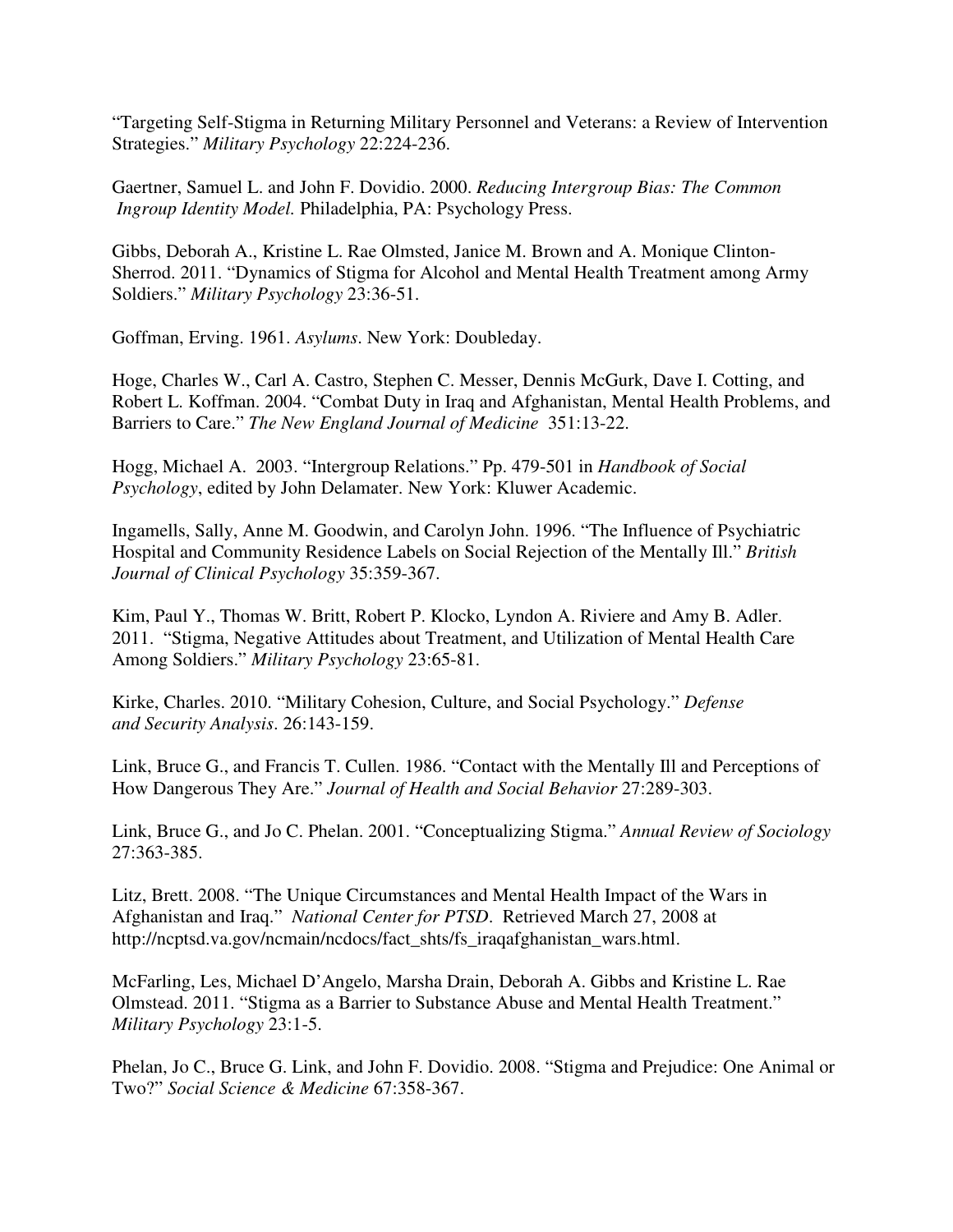Penn, David L., Samantha Kommana, Maureen Mansfield, and Bruce G. Link. 1999. "Dispelling the Stigma of Schizophrenia: II. The Impact of Information on Dangerousness." *Schizophrenia Bulletin* 25:437-446.

Read, John, and Niki Harre. 2001. "The Role of Genetic and Biological Causal Beliefs in the Stigmatisation of 'Mental Patients.'" *Journal of Mental Health* 10:223-235.

Ridgeway, Cecilia. 1982. "Status in Groups: the Importance of Motivation." *American Sociological Review* 47:76-88.

Trute, Barry, Bruce Tefft, and Alexander Segall. 1989. "Social Rejection of the Mentally Ill: a Replication Study of Public Attitude." *Social Psychiatry and Psychiatric Epidemiology*. 24:69- 76.

Watson, Amy C. and Patrick W. Corrigan. 2005. "Challenging Public Stigma: a Targeted Approach." Pp. 281-295 in *On the Stigma of Mental Illness: Practical Strategies for Research and Social Change,* edited by Patrick W. Corrigan. Washington, DC: APA.

West, Tessa V., Adam R. Pearson, John F. Dovidio, J. Nicole Shelton and Thomas E. Trail. 2009. "Superordinate Identity and Intergroup Roommate Friendship Development." *Journal of Experimental Social Psychology*. 45:1266-1272.

Zurcher, Louis A. 1967. "The Naval Recruit Training Center: a Study of Role Assimilation in a Total Institution." *Sociological Inquiry* 37:85-98.

## **APPENDIX A (STUDY INSTRUMENT)**

#### **Understanding Interpersonal Interaction in the U.S. Military Study Instruments**

*This study is designed to investigate some factors which may have an effect on interpersonal interactions within the U.S. military. Dr. Jeffrey Lucas (contact information below) is conducting this study of U.S. Army personnel at Fort Sill, Oklahoma.* 

**This study is anonymous:** Your responses are anonymous because you do not provide your name or any other identifier. Only members of the University of Maryland research team will have access to completed answer forms. Only group statistics will be reported after answer sheets are electronically scanned.

**Information collected in this study will be used for research:** No individual information will be released to anyone. Your responses will be combined with the responses of other soldiers.

**There is no professional or personal risk to you in participating in this study:** Your participation is entirely voluntary, and you may choose not to answer any particular question(s).

#### **Instructions for marking answers:**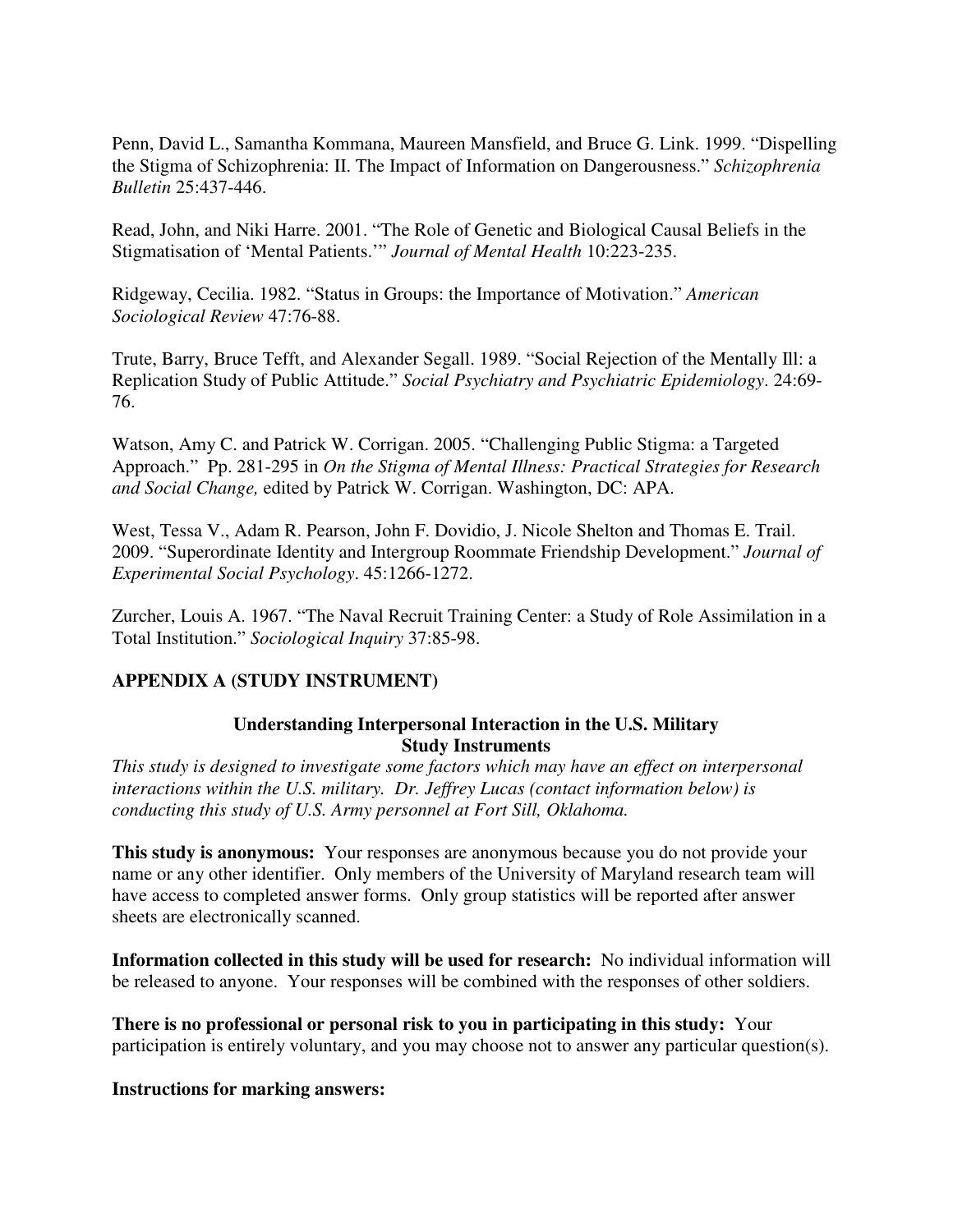- Use  $a \# 2$  pencil only
- Do NOT use ink pens
- Make heavy black marks that completely fill the circle
- Clearly erase any answer you wish to change
- Do not make stray marks on the answer sheet

## **Section 1: Demographic Questionnaire**

- 1. What is your gender?
	- A. Male
	- B. Female
- 2. What is your race?
	- A. White
	- B. Black or African-American
	- C. Native American, American Indian, or Alaska Native
	- D. Asian American, Asian-Indian, Pacific Islander, Chinese, Filipino, Japanese, Korean, or Vietnamese
	- E. Other
- 3. What is your current age?
	- A. 17-21 years
	- B. 22-25 years
	- C. 26-30 years
	- D. 31-40 years
	- E. 41-50 years
	- F. 51-60 years
	- G. 61 years or older
- 4. **AS OF TODAY**, what is the highest school grade or academic degree that you have?
	- A. Less than 12 years of school (no diploma)
	- B. GED or other high school equivalency certificate
	- C. High school diploma
	- D. Technical/trade or vocational school
	- E. Some college, but did not graduate
	- F. 2 year college degree
	- G. 4 year college degree (BA/BS or equivalent)<br>H. Some graduate school
	- Some graduate school
	- I. Master's degree (MA/MS or equivalent)
	- J. Doctoral degree (PhD/MD/LLB or equivalent)
- 5. What is your marital status?
	- A. Married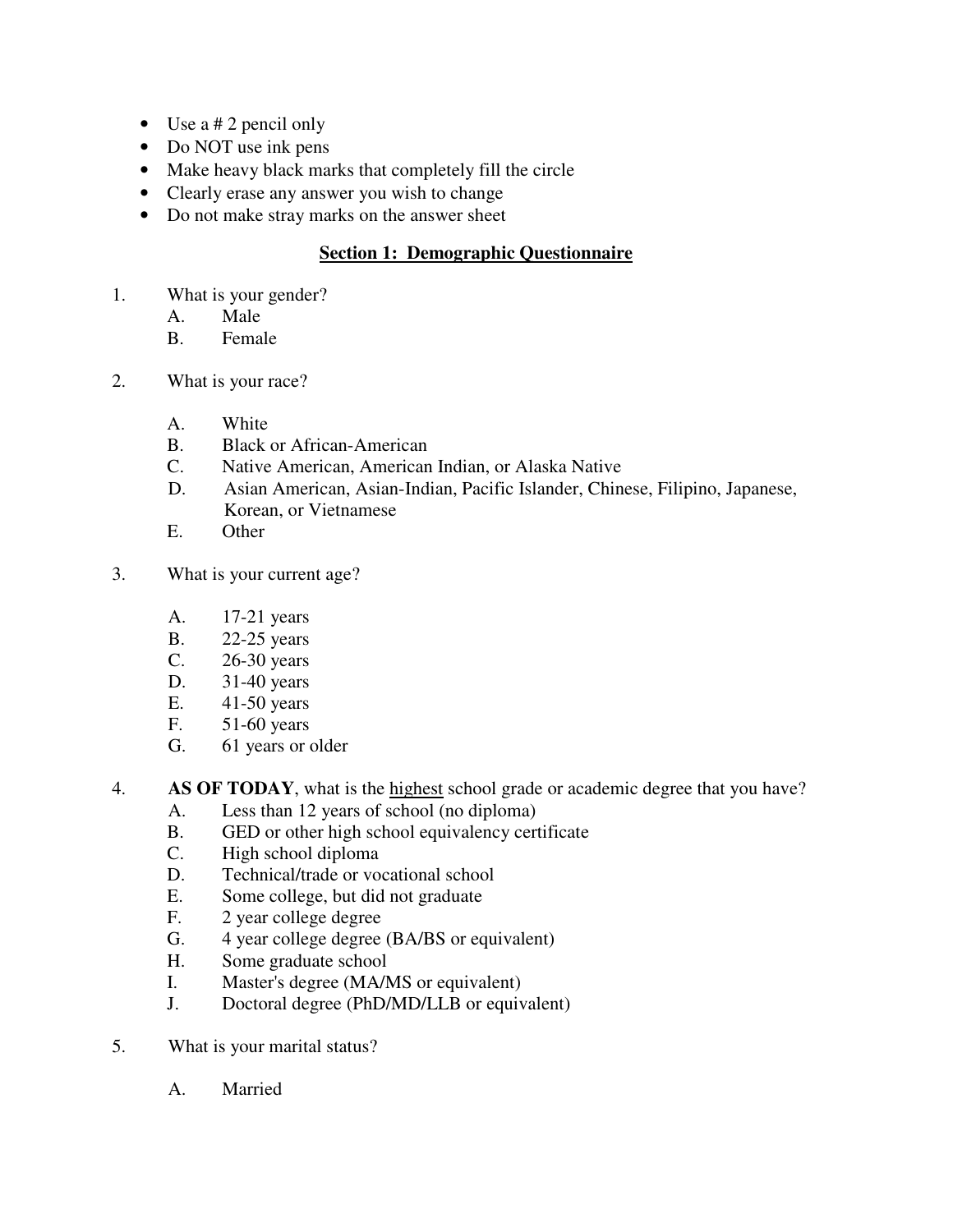- B. Legally separated or filing for divorce
- C. Divorced
- D. Widowed
- E. Never married
- 6. How much active duty time do you have in the military?
	- A. 1 year or less
	- B. 2-3 years
	- C. 4-5 years
	- D. 6-7 years
	- E. 8-9 years
	- F. 10-11 years
	- G. 12-13 years
	- H. 14-15 years
	- I. 16-17 years
	- J. 18 years or more
- 7. What is your rank?
	- A. E1-E3
	- B. E4
	- C. E5
	- D. E6<br>E. E7-
	- E7-E9
	- F. W1-W5
	- G. O1-O3
	- H. O4 or above
- 8. How would you rate the level of cohesion and/or solidarity in your unit?
	- A. Very high
	- B. High
	- C. Moderate
	- D. Low
	- E. Very low

9. How many times have you been deployed overseas as part of either Operation Iraqi Freedom or Operation Enduring Freedom?

- A. Never
- B. Once<br>C. Twice
- Twice
- D. Three or more times

## **Section 2: Vignette Scenario and Questions**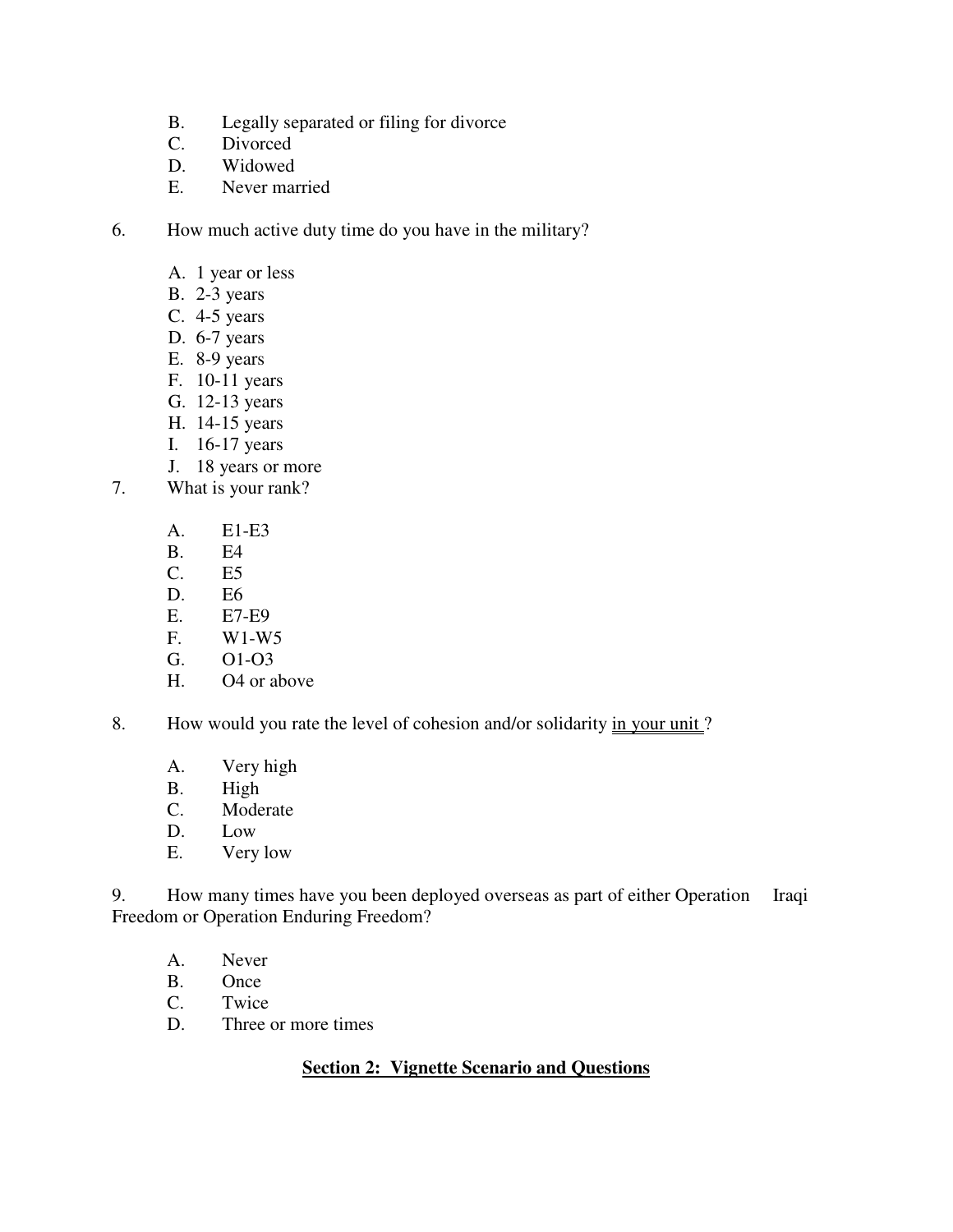Please remember that your answers to all questions will remain anonymous, as you have not provided any identifiers. Also, only the research team, and NO members of the U.S. Army, will have access to your completed answer form.

**Instructions:** Please read the following paragraph and respond to the questions **as if you were in the situation described**:

You are deployed to Afghanistan. Specialist Thompson, who is a member of your platoon, is considering seeking psychological treatment. For the past two months he has not slept well and has suffered from nightmares and high stress. He feels that his platoon will benefit from the psychological treatment because he will be more alert on group missions and will be able to communicate more effectively with team members. In order to seek treatment, he will have to travel to another base, which requires him to miss two days of work with your platoon.

## **Please rate the extent to which you agree with the following statements based on the following scale:**  $1 = \text{Not at all \,}$  Agree;  $10 = \text{Very strongly agree.}$

- 10. I would strongly oppose SPC Thompson's choice to seek mental health treatment.
- 11. If given the choice, I would elect NOT to serve on a group mission with SPC Thompson.
- 12. I would spend down time with SPC Thompson, such as eating meals or playing sports.
- 13. SPC Thompson is a potential danger to his platoon members while armed with a weapon.
- 14. I would highly recommend SPC Thompson for a promotion.
- 15. SPC Thompson is likely to suffer from anger issues.
- 16. Due to his decision to seek treatment, I would lose some respect for SPC Thompson.
- 17. I would expect SPC Thompson to make valuable contributions to his platoon.
- 18. SPC Thompson is a mentally ill individual.
- 19. SPC Thompson is being selfish by seeking mental health treatment.
- 20. SPC Thompson is a strong soldier.

## **Section 3: Mental Health Background**

Please remember that your answers to all questions will remain anonymous, as you have not provided any identifiers. Also, only the research team, and NO members of the U.S. Army, will have access to your completed answer form.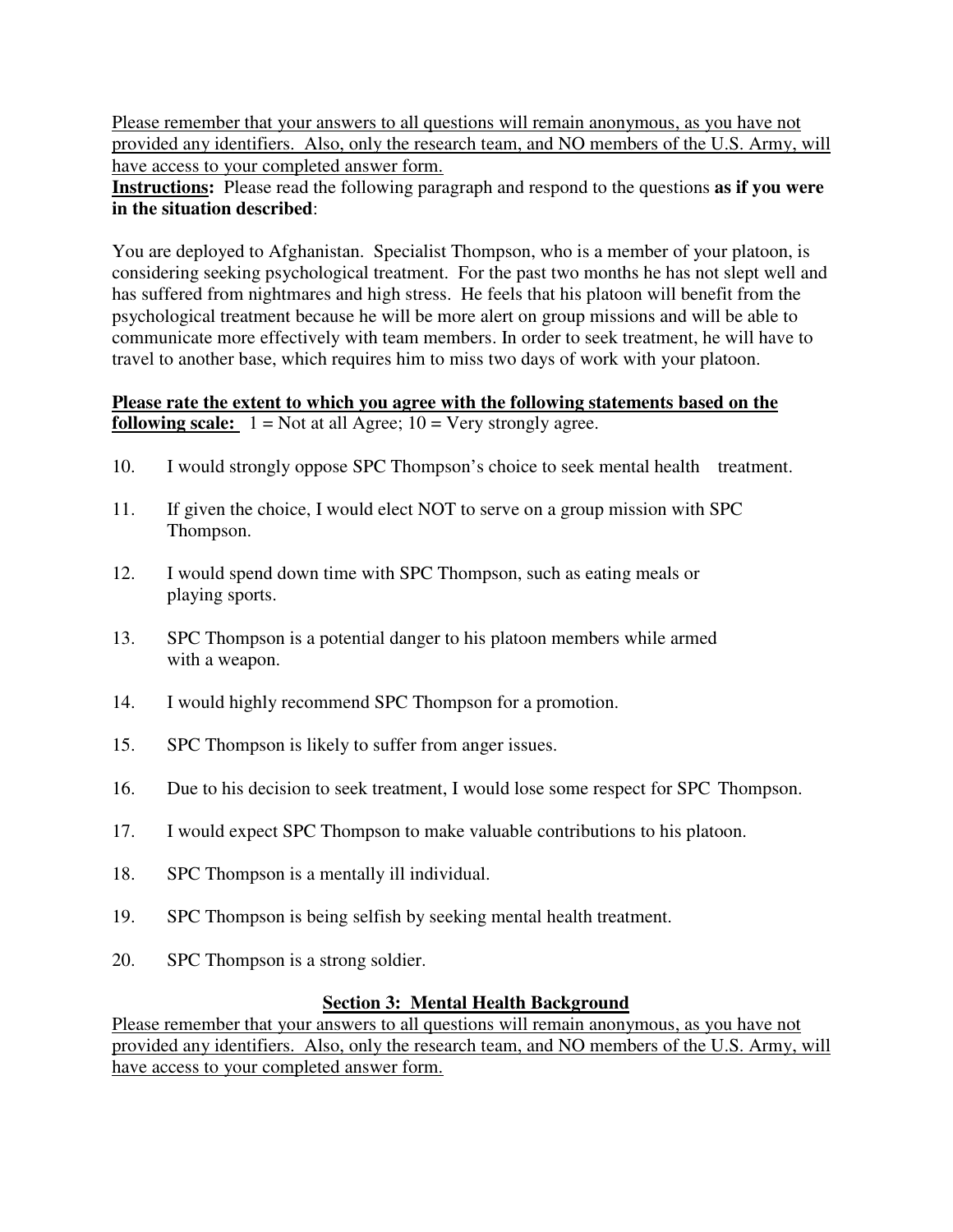22. Have you personally sought mental health treatment since the age of 18 (such as an appointment with a psychiatrist, psychologist, or social worker)?

- A. Yes B. No
- 23. Have you sought mental health treatment since you have been in the military?
	- A. Yes
	- B. No
- 24. Have any of your close friends or family members sought mental health treatment?
	- A. Yes
	- B. No

#### **Section 4: Opinion Survey**

Please remember that your answers to all questions will remain anonymous, as you have not provided any identifiers. Also, only the research team, and NO members of the U.S. Army, will have access to your completed answer form.

- 25. Soldiers who seek mental health treatment are weaker than soldiers who do not.
	- A. Agree
	- B. Disagree

## **APPENDIX B (VIGNETTE SCENARIOS)**

## *Condition 1: Shared Ingroup, Group is Recipient of Benefits*

You are deployed to Afghanistan. Specialist Thompson, who is a member of your platoon, is considering seeking psychological treatment. For the past two months he has not slept well and has suffered from nightmares and high stress. He feels that his platoon will benefit from the treatment because he will be more alert on group missions and will be able to communicate more effectively with team members. In order to seek treatment, he will have to travel to another base, which requires him to miss two days of work with your platoon.

#### *Condition 2: Shared Ingroup, Individual is Recipient of Benefits*

You are deployed to Afghanistan. Specialist Thompson, who is a member of your platoon, is considering seeking psychological treatment. For the past two months he has not slept well and has suffered from nightmares and high stress. He feels that seeking treatment will allow him to sleep through the night and reduce his stress levels. In order to seek treatment, he will have to travel to another base, which requires him to miss two days of work with your platoon.

#### *Condition 3: No Shared Ingroup, Group is Recipient of Benefits*

You are deployed to Afghanistan. Specialist Thompson, who is a member of a different platoon